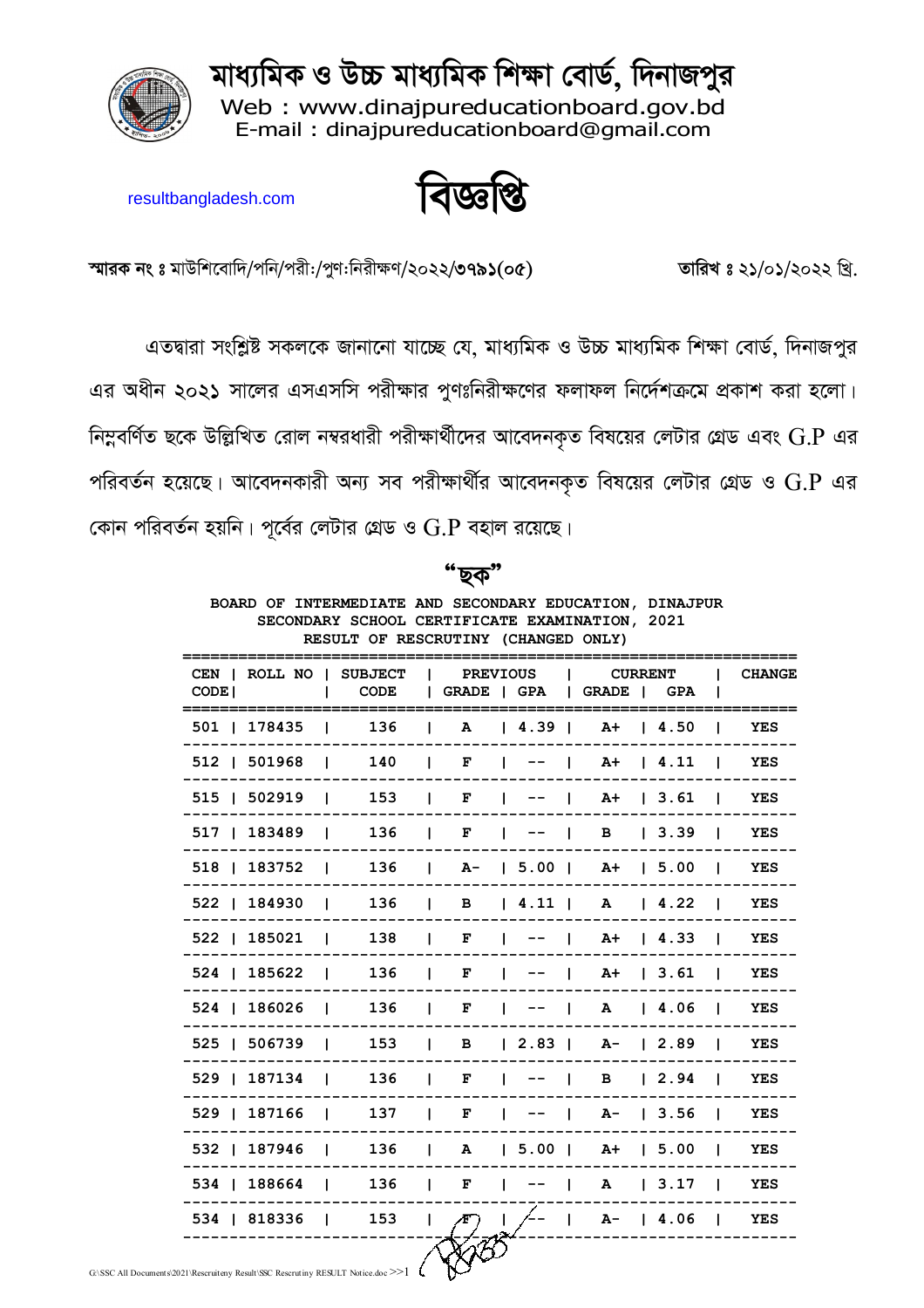| CODE <sup>1</sup> | CEN   ROLL NO      | <b>SUBJECT</b><br><b>CODE</b>                    |              | GRADE   GPA | <b>PREVIOUS</b>                                                                                                                                       | GRADE                 |              | <b>CURRENT</b><br>GPA |                | <b>CHANGE</b> |
|-------------------|--------------------|--------------------------------------------------|--------------|-------------|-------------------------------------------------------------------------------------------------------------------------------------------------------|-----------------------|--------------|-----------------------|----------------|---------------|
|                   | 535   188972       | 138                                              |              | F           |                                                                                                                                                       | A+                    |              | 1, 3.50               | Ι.             | YES           |
|                   | 539   190505       | 136<br>L                                         | $\mathbf{L}$ | A           | 4.89                                                                                                                                                  | A+                    |              | $1\,5.00$             |                | YES           |
|                   | 540   190710       | 136<br>$\mathbf{I}$                              | $\mathbf{F}$ |             | $1 - - - 1$                                                                                                                                           |                       |              | $A - 13.89$           | $\mathbf{I}$   | YES           |
|                   | 540   512128       | 110<br>$\blacksquare$                            | $\mathbf{1}$ | F           | $\blacksquare$                                                                                                                                        | A-                    | $\mathbf{I}$ |                       |                | YES           |
|                   | 541   191000       | 136<br>$\mathbf{I}$                              | $\mathbf{I}$ | F           | $\blacksquare$ $\blacksquare$ $\blacksquare$ $\blacksquare$ $\blacksquare$ $\blacksquare$ $\blacksquare$ $\blacksquare$ $\blacksquare$ $\blacksquare$ | A+ 13.89              |              |                       | $\blacksquare$ | YES           |
|                   | 542   191135       | 138<br>$\mathbf{L}$                              | $\mathbf{L}$ | F           | $\blacksquare$<br>$\blacksquare$                                                                                                                      |                       |              | A+ 14.67              | $\mathbf{I}$   | YES           |
|                   | 544   191647       | 136<br>$\mathbf{L}$                              | $\mathbf{L}$ |             | $A - 15.00$                                                                                                                                           | A                     |              | 15.00                 | $\mathbf{L}$   | YES           |
|                   | 544   513142       | 110<br>$\blacksquare$                            | $\mathbf{I}$ | F           | $\begin{bmatrix} 1 & -1 \\ 1 & -1 \end{bmatrix}$                                                                                                      | A                     |              | 13.17                 | - 1            | YES           |
|                   | 545   191945       | 138<br>$\blacksquare$                            | $\mathbf{I}$ | F           | $\begin{array}{ccc} \begin{array}{ccc} \end{array} & \begin{array}{ccc} \end{array} & \end{array}$                                                    | A                     |              | 13.33                 | $\mathbf{I}$   | YES           |
|                   | 546   192104       | 136<br>L                                         | $\mathbf{L}$ | A           | $ 5.00 $ A+ $ 5.00 $                                                                                                                                  |                       |              |                       |                | YES           |
|                   | 546   192658       | 136                                              | $\mathbf{L}$ | F           | $1 - - -$                                                                                                                                             | B                     |              | 3.56                  |                | YES           |
|                   | 549   514711       | 153<br>$\mathbf{I}$                              | $\mathbf{L}$ | F           | $\mathbf{1}$ $\mathbf{1}$ $\mathbf{1}$                                                                                                                | B                     |              | 13.22                 | $\mathbf{I}$   | YES           |
|                   | 554   194606       | 136<br>$\mathbf{L}$                              | $\mathbf{I}$ | F           | $\blacksquare$                                                                                                                                        | $\mathbf{A}$          |              | $\vert$ 4.11          | $\mathbf{I}$   | YES           |
|                   | 558   195734       | 138<br>Ι.                                        | $\perp$      | F           | $\blacksquare$                                                                                                                                        |                       |              | A   4.28              | $\mathbf{I}$   | YES           |
|                   | 567   197898       | 137<br>$\mathbf{L}$                              | $\mathbf{L}$ | A           | $\vert 5.00 \vert$ A+                                                                                                                                 |                       |              | <b>15.00</b>          | $\mathbf{I}$   | YES           |
|                   | 570   199365       | 136<br>$\mathbf{I}$                              | $\mathbf{I}$ | F           | $\begin{array}{ccc} \n & - - & \n \end{array}$                                                                                                        |                       |              | $A - 15.00$           | $\mathbf{I}$   | YES           |
|                   | 577   200837       | 137<br>$\Box$                                    | $\mathbf{L}$ | F           | $ - -  $ $A-$   3.78                                                                                                                                  |                       |              |                       | $\blacksquare$ | YES           |
|                   | 584   525798       | 110                                              | $\mathbf{1}$ |             | A   4.89   A+   5.00                                                                                                                                  |                       |              |                       | $\blacksquare$ | YES           |
|                   | 584   525801       | $ $ 110   A   5.00   A +   5.00                  |              |             |                                                                                                                                                       |                       |              |                       |                | YES           |
|                   |                    | 593   205056   138                               |              | F.          | $ - -  $ A   4.56   YES                                                                                                                               |                       |              |                       |                |               |
|                   |                    | 601   205525   137   A-   4.17   A+   4.33   YES |              |             |                                                                                                                                                       |                       |              |                       |                |               |
|                   | 601   528436   140 |                                                  |              |             | $\vert$ F $\vert$ -- $\vert$ B $\vert$ 2.50 $\vert$                                                                                                   |                       |              |                       |                | YES           |
|                   |                    | 602   528505   153   B   4.28   A-   4.33   YES  |              |             |                                                                                                                                                       |                       |              |                       |                |               |
|                   |                    | 602   528512   141   C   3.83   A   4.06   YES   |              |             |                                                                                                                                                       |                       |              |                       |                |               |
|                   |                    | 603   206116   136   F   $-$   B   4.28   YES    |              |             |                                                                                                                                                       |                       |              |                       |                |               |
|                   |                    | 603   206188   138   F   --   A   3.28   YES     |              |             |                                                                                                                                                       |                       |              |                       |                |               |
|                   |                    | 604   206438   136   A   5.00   A+   5.00   YES  |              |             |                                                                                                                                                       |                       |              |                       |                |               |
|                   |                    | 608   207041   136   A-   4.94   A+   5.00   YES |              |             |                                                                                                                                                       |                       |              |                       |                |               |
|                   |                    | 608   207179   136                               |              | F           |                                                                                                                                                       | $  A -   3.72   YES$  |              |                       |                |               |
|                   |                    | 610   532919   140                               |              | F           | L                                                                                                                                                     | $--$   A   2.61   YES |              |                       |                |               |
|                   |                    | 612   208442   136   F                           |              |             | $ - -   B   3.22   YES$                                                                                                                               |                       |              |                       |                |               |

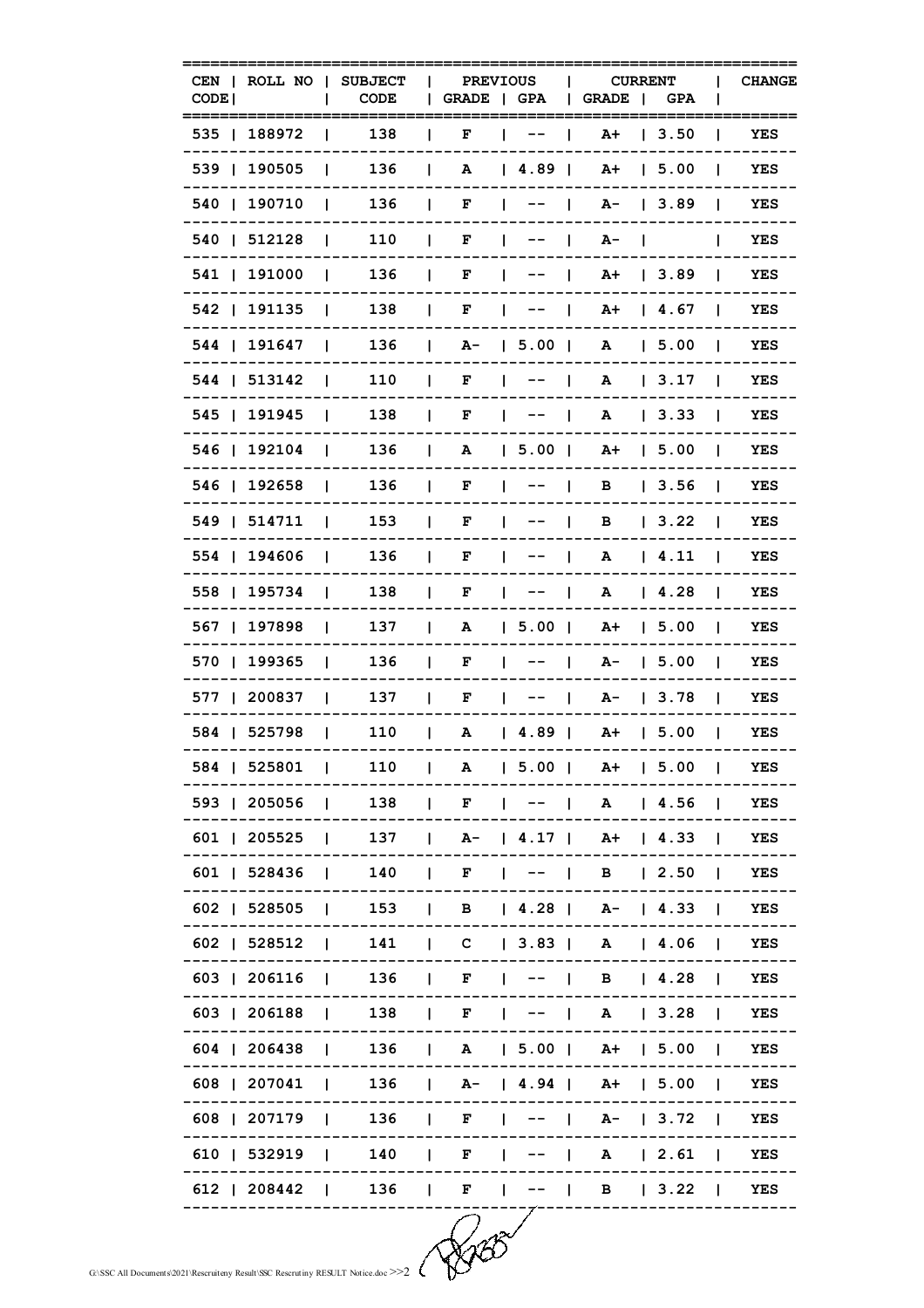| CODE <sup>1</sup> |                    | CEN   ROLL NO   SUBJECT   PREVIOUS   CURRENT<br>I CODE                            | GRADE   GPA   GRADE   GPA                                          |             |                     |                          | <b>CHANGE</b> |
|-------------------|--------------------|-----------------------------------------------------------------------------------|--------------------------------------------------------------------|-------------|---------------------|--------------------------|---------------|
| =========         |                    | ==================<br>619   210459   136   A   4.89   A +   5.00                  |                                                                    |             |                     |                          | ======<br>YES |
|                   | 630   211885   137 |                                                                                   | $ $ A- $ $ 5.00 $ $ A+ $ $ 5.00 $ $                                |             |                     |                          | YES           |
|                   | 651   539502       | 110<br>140<br>and the state                                                       | $ $ A- $ $ 3.72   A $ $ 3.89   YES<br>  A   3.72   A+   3.89   YES |             |                     |                          |               |
|                   |                    | 652   212996   137   F   --   B   3.94                                            |                                                                    |             |                     |                          | <b>YES</b>    |
|                   |                    | 656   213736   138   F   --   A+                                                  |                                                                    |             |                     |                          | YES           |
|                   | 660   541614       |                                                                                   | 110   B   2.28   A-   2.33                                         |             |                     |                          | YES           |
|                   | 661   214977       | 138   F                                                                           |                                                                    |             |                     | $ - -  $ A+ $ $ 4.22 $ $ | YES           |
|                   |                    | 667   215613   137   F   --   B   4.17                                            |                                                                    |             |                     |                          | YES           |
|                   |                    | 667   543462   153   F   --   B   2.44   YES                                      |                                                                    |             |                     |                          |               |
|                   |                    | 670   544223   153   A-   4.67   A   4.72                                         |                                                                    |             |                     |                          | YES           |
|                   | 670   544304       |                                                                                   | 153   A   3.56   A+   3.67                                         |             |                     |                          | YES           |
|                   |                    | $672$   216428   136   A-   5.00   A   5.00                                       |                                                                    |             |                     |                          | <b>YES</b>    |
|                   |                    | 676   217929   136   F   --   A+   5.00                                           |                                                                    |             |                     |                          | YES           |
|                   |                    | 677   218688   136   F   --   A-   4.28                                           |                                                                    |             |                     |                          | <b>YES</b>    |
|                   | 684   549467       |                                                                                   | 153   C   2.67   B   2.78                                          |             |                     |                          | YES           |
|                   |                    | 701   220336   136   F   --   B   4.00   YES                                      |                                                                    |             |                     |                          |               |
|                   |                    | 701   712211   152   B   3.94   A+   4.17                                         |                                                                    |             |                     |                          | YES           |
|                   |                    | 703   220932   138   F                                                            |                                                                    |             |                     | $ - -  $ A+   3.83   YES |               |
|                   | 703   220963       | 138                                                                               | $\mathbf{L}$<br>A                                                  |             | $ 4.94 $ A+ $ 5.00$ | $\blacksquare$           | YES           |
|                   | 706   829415       | 140                                                                               | F<br>$\mathbf{L}$                                                  | $1 - - - 1$ |                     | B   3.67                 | YES           |
|                   | 707   552726       | 141                                                                               | $\mathbf{L}$<br>A                                                  |             |                     | $ 4.83 $ A+ $ 4.94 $     | YES           |
|                   | 708   221667       | 136                                                                               | $\mathbf{F}$<br>$\mathbf{L}$                                       | $1 - - -$   |                     | A+   4.56                | YES           |
|                   | 711   221962       | 138                                                                               | $ $ A-   3.61   A   3.67                                           |             |                     |                          | YES           |
|                   | 711   554423       | 140                                                                               | $\mathbf{L}$<br>$\mathbf{F}$                                       |             |                     |                          | YES           |
|                   | 726   223308       |                                                                                   | 136   A   5.00   A+   5.00                                         |             |                     |                          | YES           |
|                   | 726   223309       |                                                                                   | 136   A   4.94   A +   5.00                                        |             |                     |                          | YES           |
|                   | 726   223507       | 137                                                                               | $\vert$ A $\vert$ 5.00   A + $\vert$ 5.00                          |             |                     |                          | YES           |
|                   | 728   224177       | 137                                                                               | $\mathbf{L}$                                                       |             |                     | A   5.00   A+   5.00     | YES           |
|                   | 733   225867       | 138                                                                               | $\vert$ A $\vert$ 4.89   A+   5.00                                 |             |                     |                          | YES           |
|                   | 733   559972       | 153                                                                               | $\vert$ B $\vert$ 3.83   A-   3.89                                 |             |                     |                          | YES           |
|                   | 740   228082       | 136                                                                               | $\blacksquare$<br>F.                                               | $7 - 1$     |                     | A   4.11                 | YES           |
|                   |                    |                                                                                   |                                                                    |             |                     |                          |               |
|                   |                    | G:\SSC All Documents\2021\Rescruiteny Result\SSC Rescrutiny RESULT Notice.doc >>3 |                                                                    |             |                     |                          |               |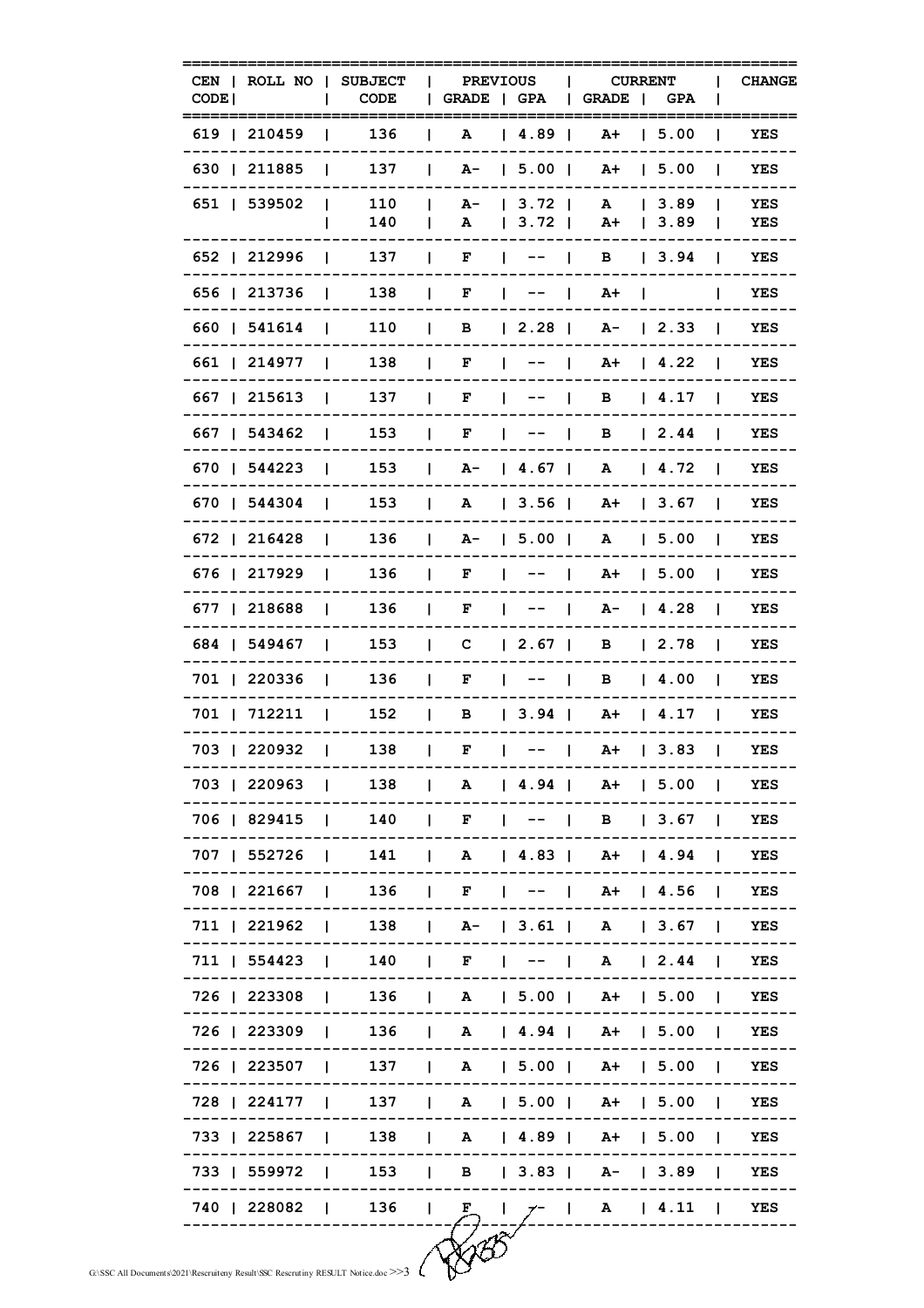| ROLL NO<br>CEN     | <b>SUBJECT</b>                  | <b>PREVIOUS</b>   |                                        | <b>CURRENT</b>                 |         | <b>CHANGE</b>       |
|--------------------|---------------------------------|-------------------|----------------------------------------|--------------------------------|---------|---------------------|
| CODE <sup>1</sup>  | CODE                            | <b>GRADE</b>      | GPA                                    | <b>GRADE</b><br>$\blacksquare$ | GPA     |                     |
| 749   229677       | 137                             | A                 | 5.00                                   | A+                             | 1, 5.00 | YES                 |
| 752   231281       | 138                             | F                 | $- -$                                  | A+                             | 3.78    | YES                 |
| 753   833013       | 140<br>L                        | F<br>L            |                                        | D<br>$\mathbf{I}$              | 2.22    | YES                 |
| 756   563689       | 140<br>L                        | L<br>F            |                                        | в<br>$\mathbf{I}$              | 3.83    | YES                 |
| 772   565927       | 140                             | F                 | Ι.                                     | A+<br>J.                       | 14.44   | YES                 |
| 772   565929       | 140<br>L                        | F<br>ı            |                                        | А<br>L                         | 12.94   | YES                 |
| 792   238818       | 136                             | F                 |                                        | A+                             | 14.50   | YES                 |
| 792   570684       | 153<br>L                        | L<br>F            | Ι.                                     | в<br>$\mathbf{I}$              | 12.39   | YES<br>-1           |
| 793   756968       | 138                             | L<br>F            | $\mathbf{I}$<br>$- -$                  | A-<br>L                        | 3.61    | YES                 |
| 802   242457       | 138<br>L                        | F<br>L            | $- -$<br>Ι.                            | A<br>$\mathbf{I}$              | 3.78    | YES<br>I.           |
| 805   243957       | 136                             | F                 |                                        | A                              | 14.56   | YES                 |
| 806   244385       | 136                             | F                 | $\hspace{0.1em}$ – $\hspace{0.1em}$ –  | A-                             | 12.78   | YES                 |
| 810   245894       | 138<br>L                        | L<br>А            | 5.00                                   | A+                             | 1, 5.00 | YES<br>I.           |
| 810   246190       | 138<br>L                        | L<br>А            | 4.00                                   | A+                             | 14.11   | YES                 |
| 812   576375       | 141<br>L                        | F                 | $1 - - - 1$                            | D                              | 2.06    | YES<br>$\mathbf{I}$ |
| 813   247124       | 137<br>L                        | L<br>A-           | 14.78                                  | A+                             | 14.94   | YES<br>ш            |
| 814   247367       | 137                             | F<br>L            | $- - -$                                | A<br>$\mathbf{I}$              | 3.06    | YES                 |
| 818   248277       | 136<br>L                        | А<br>L            | 5.00                                   | A+                             | 1, 5.00 | YES<br>$\mathbf{I}$ |
| 825   248615       | 138<br>L                        | L<br>F            | $\mathbf{L}$<br>$- - -$                | $\mathbf{I}$<br>А              | 13.94   | YES                 |
| 827   578564       | 141<br>$\mathbf{I}$             | F<br>L            | $\mathbf{I}$ $\mathbf{I}$ $\mathbf{I}$ | D<br>$\perp$                   | 12.67   | YES<br>L            |
| 828   578816       | 153                             | F                 |                                        | A                              | 13.78   | YES                 |
| 828   579042   153 |                                 | F.                |                                        | $-$   D   1.89                 |         | YES                 |
| 851   249740   137 |                                 | $\mathbf{L}$<br>F |                                        | $\vert$ B $\vert$ 2.61         |         | $\mathbf{1}$<br>YES |
| 851   249985       | 138<br><b>Contract Contract</b> | $\mathbf{L}$<br>F | $\mathbf{L}$<br>$--$                   | $  A -   3.11$                 |         | YES<br>$\mathbf{I}$ |
| 851   579376       | 140                             |                   |                                        | $ $ A $ $ 4.89   A+   5.00     |         | YES                 |
| 858   581504       | 141                             | $\mathbf{F}$      |                                        | $  - -  $ D $  2.11  $         |         | YES                 |
| 862   251556       | 136                             | L<br>F            |                                        | $\vert$ B $\vert$ 3.11         |         | YES                 |
| 872   585883   153 |                                 |                   |                                        | $F$   --   C   2.94   YES      |         |                     |

 $\bigcirc$   $\bigcirc$   $\bigcirc$   $\bigcirc$   $\bigcirc$   $\bigcirc$   $\bigcirc$   $\bigcirc$   $\bigcirc$   $\bigcirc$   $\bigcirc$   $\bigcirc$   $\bigcirc$   $\bigcirc$   $\bigcirc$   $\bigcirc$   $\bigcirc$   $\bigcirc$   $\bigcirc$   $\bigcirc$   $\bigcirc$   $\bigcirc$   $\bigcirc$   $\bigcirc$   $\bigcirc$   $\bigcirc$   $\bigcirc$   $\bigcirc$   $\bigcirc$   $\bigcirc$   $\bigcirc$   $\bigcirc$   $\bigcirc$   $\bigcirc$   $\bigcirc$   $\bigcirc$   $\bigcirc$ 

পরীক্ষা নিয়ন্ত্রক মাধ্যমিক ও উচ্চ মাধ্যমিক শিক্ষা বোৰ্ড দিনাজপুর